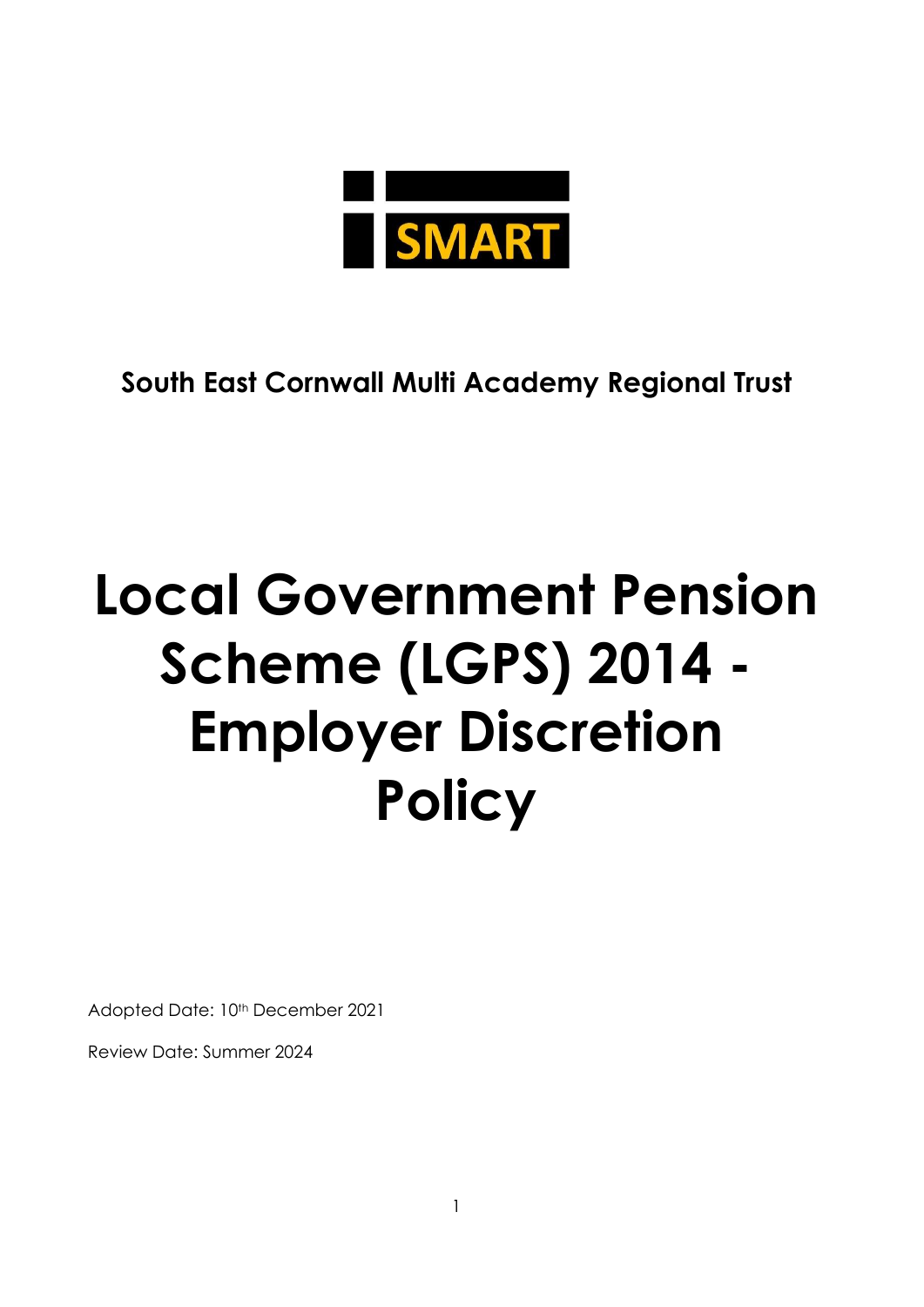# **Contents**

| Summary                                                                                              | 3              |
|------------------------------------------------------------------------------------------------------|----------------|
| Context                                                                                              | 3              |
| Background                                                                                           | 3              |
| Objectives                                                                                           | 3              |
| Scope                                                                                                | 3              |
| <b>Policy Details</b>                                                                                | $\overline{4}$ |
| Shared Cost Additional Pension Contributions (SCAPC) (Regulation 16)                                 | $\overline{4}$ |
| Shared Cost Additional Voluntary Contributions (AVC) (Regulation 17)                                 | 4              |
| Early payment of Retirement Benefits – Waiving Actuarial Reduction (Regulation 30<br>(8)             | 4              |
| Early Payment of Retirement Benefits between aged 55 and 60 - Transitional Provisions<br>Regulations | $\overline{4}$ |
| Early Retirement on Compassionate Grounds (Regulation 30 (5))                                        | 5              |
| Flexible Retirement (Regulation 30 (6))                                                              | 5              |
| Increase of Pension by Employer (Regulation 31)                                                      | 5              |
| Transfer of Service into the LGPS (Regulation 100)                                                   | 5              |
| Policy Management                                                                                    | 5              |
| Breaches and non-compliance                                                                          | 5              |
| How the impact of the policy will be measured                                                        | 6              |
| Evaluation and review                                                                                | 6              |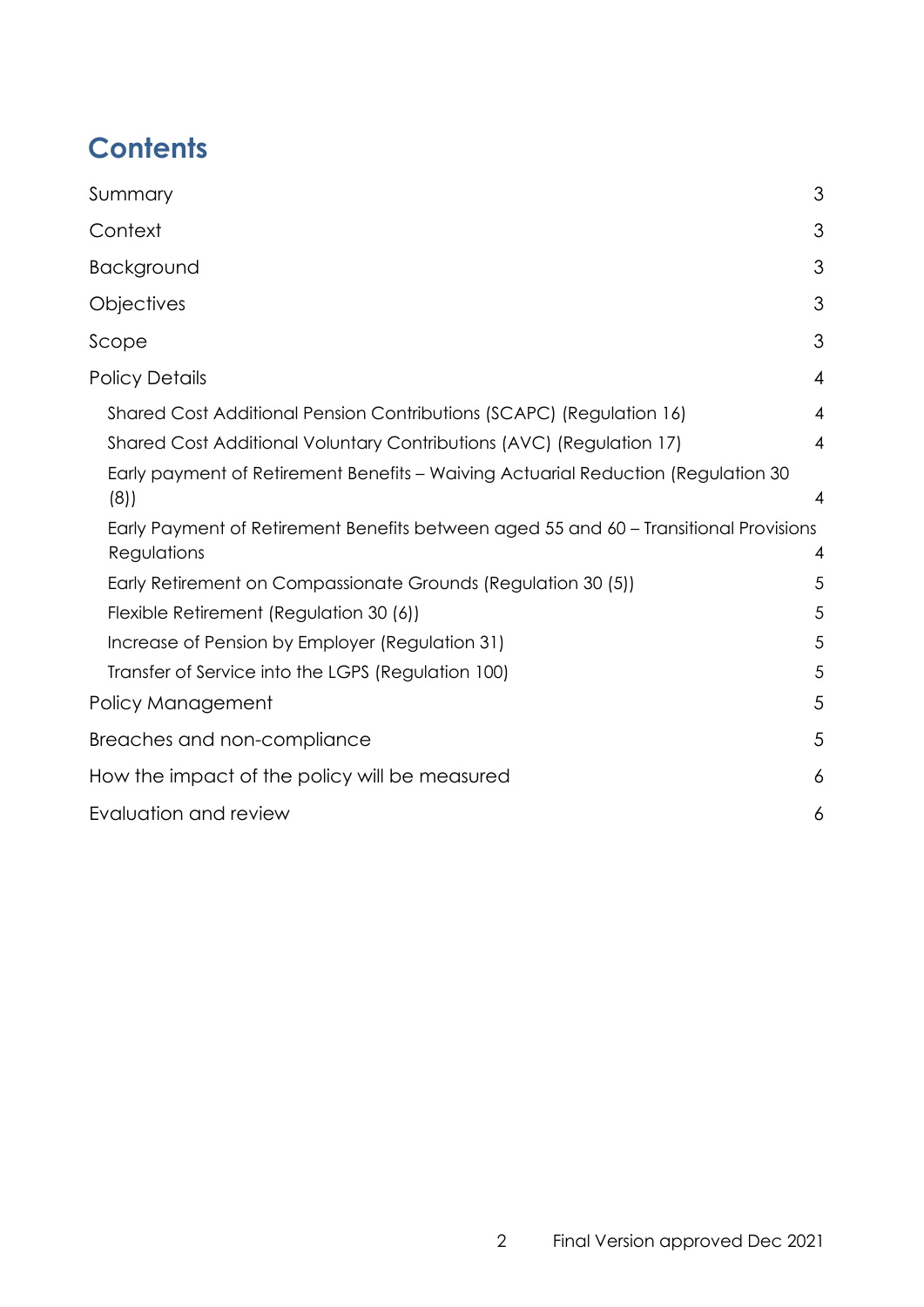## <span id="page-2-0"></span>**Summary**

This document sets out SMART Academy Trust's policy in exercising its discretions under the Local Government Pension Scheme (LGPS) 2014.

The default position is that it will not make additional pension contributions. However, exceptionally, where it is in the financial interests of the Trust to do so and there is a tangible and specific organisational benefit, the policy allows for the payment of discretionary benefits in cases of early retirement and the award of additional pension.

The policy also provides for early retirement on compassionate grounds in exceptional circumstances and flexible retirement where there is a benefit to the Trust.

Finally, the policy authorises the Pensions Manager to extend the 12 month limit for allowing active members to transfer benefits from previous pensionable employment into the Pension Fund where it is determined that maladministration has occurred.

# <span id="page-2-1"></span>**Context**

This Policy replaces any Local Government Pension Scheme (LGPS) employer discretion policies which schools in the Trust previously had in place.

# <span id="page-2-2"></span>**Background**

This policy is needed to explain whether and in what circumstances the Trust will exercise any of its discretions under the Local Government Pension Scheme 2014 and to set out the approval process for decision making. All employers are required to review and update their policy to take account of the changes introduced as part of the LGPS 2014.

# <span id="page-2-3"></span>**Objectives**

This policy is intended to set out the policy position and clarify the limited circumstances and the related approval process where the Trust might exercise its discretions under the LGPS 2014 in favour of the employee.

The exercise of any of the available discretions in favour of an employee will fix the Academy with additional pension costs. Therefore, the default position is that the Trust will not grant additional pension benefits under the LGPS 2014 except where it is essential to do so in order to facilitate a tangible and specific organisational benefit and the additional pension costs are recovered within a two-year period or where the Trust considers it appropriate to exercise its discretion on compassionate grounds.

# <span id="page-2-4"></span>**Scope**

This policy covers all Trust employees who are members of the Local Government Pensions Scheme.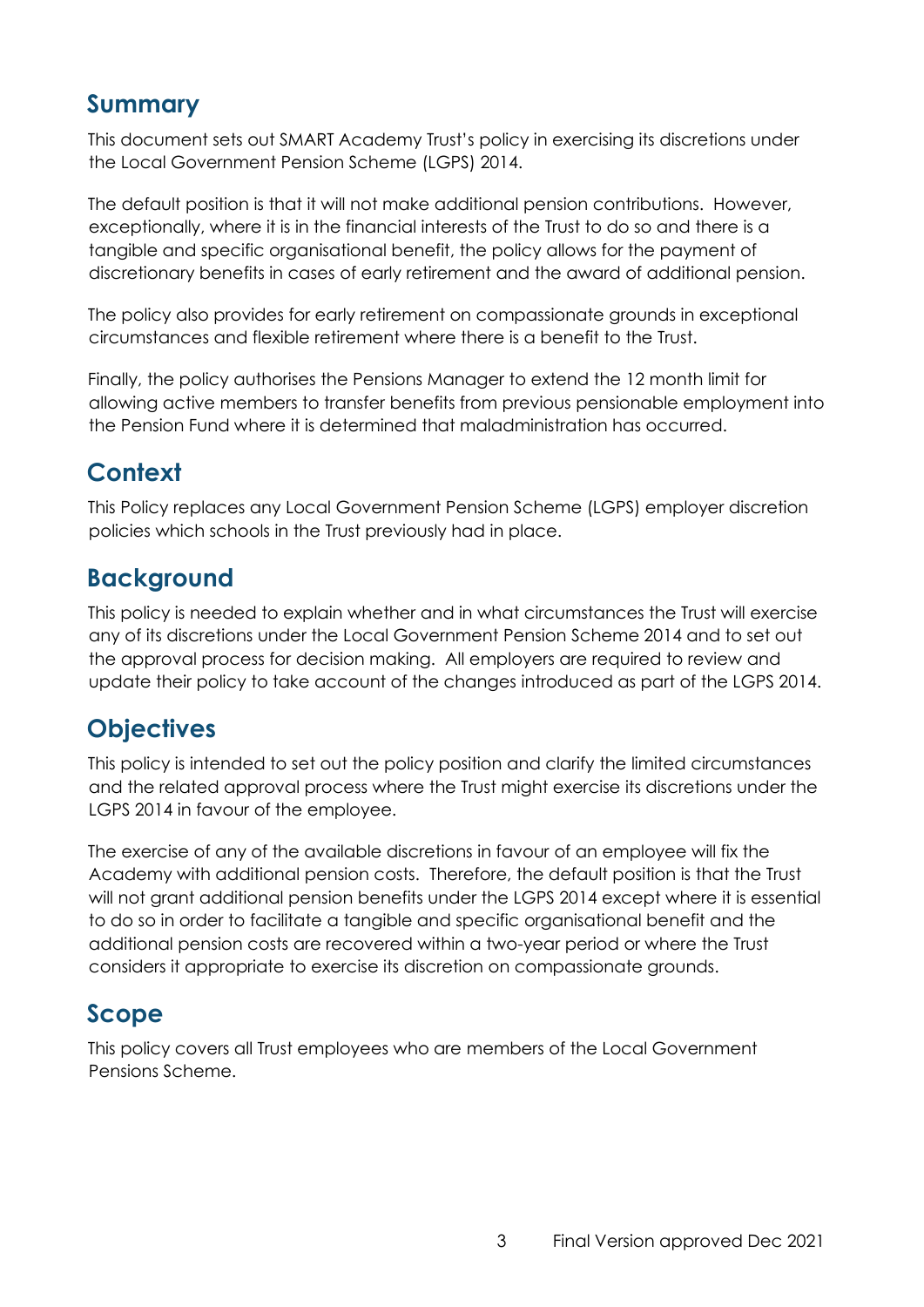# <span id="page-3-0"></span>**Policy Details**

#### <span id="page-3-1"></span>**Shared Cost Additional Pension Contributions (SCAPC) (Regulation 16)**

Where a scheme member has had a period of child related leave or authorised unpaid leave and elects, within 30 days of return to work, to pay a SCAPC to cover the amount of pension 'lost' during the period of absence, the Trust will contribute 2/3rds of the cost. If an election is made after the 30 day time limit, the full costs will be met by the employee.

Where it is not possible to provide the employee with the information they need to make their election within the 30 day deadline, the Trust will extend the limit. However, the scheme member must contact the Trust to request this information within 30 days of returning to work and respond within 30 days of the information being provided.

#### <span id="page-3-2"></span>**Shared Cost Additional Voluntary Contributions (AVC) (Regulation 17)**

AVCs allow any active employee to increase their main scheme benefits by making regular monthly payments direct from their salary to an insurance policy the pension fund currently holds with Standard Life. These payments accumulate and are payable in the form of a pension and lump sum along with the main LGPS benefits when the employee retires. The Trust's policy is not to contribute to an employee's AVC.

#### <span id="page-3-3"></span>**Early payment of Retirement Benefits – Waiving Actuarial Reduction (Regulation 30 (8))**

Employees can retire from age 55 and receive immediate payment of their pension benefits providing they have at least two years' membership of the LGPS. Whilst the default position is that the pension benefits payable will be subject to an actuarial reduction, the Trust may elect to waive any actuarial reduction for early retirement where a financial saving can be achieved within two years and there is a benefit to the Trust or in accordance with item D below (early retirement on compassionate grounds).

#### <span id="page-3-4"></span>**Early Payment of Retirement Benefits between aged 55 and 60 – Transitional Provisions Regulations**

Prior to the LGPS 2014 where an employee's age and length of service totalled 85 (known as the "85 Year Rule") they could retire with unreduced benefits with the consent of the employer.

As the decision to retire early now rests entirely with the employee, the LGPS 2014 Regulations automatically provide for the 85 Year Rule to be 'switched off' resulting in a reduction to all of the employee's benefits. This of course means there is no additional cost to the employer.

The Trust will not 'switch on' the 85 Year Rule for early retirement unless a financial saving can be achieved within two years and there is a benefit to the Trust.

The Trust Board authorised to exercise the discretion subject to consultation with the CEO, the Headteacher and the Chair of the LGC.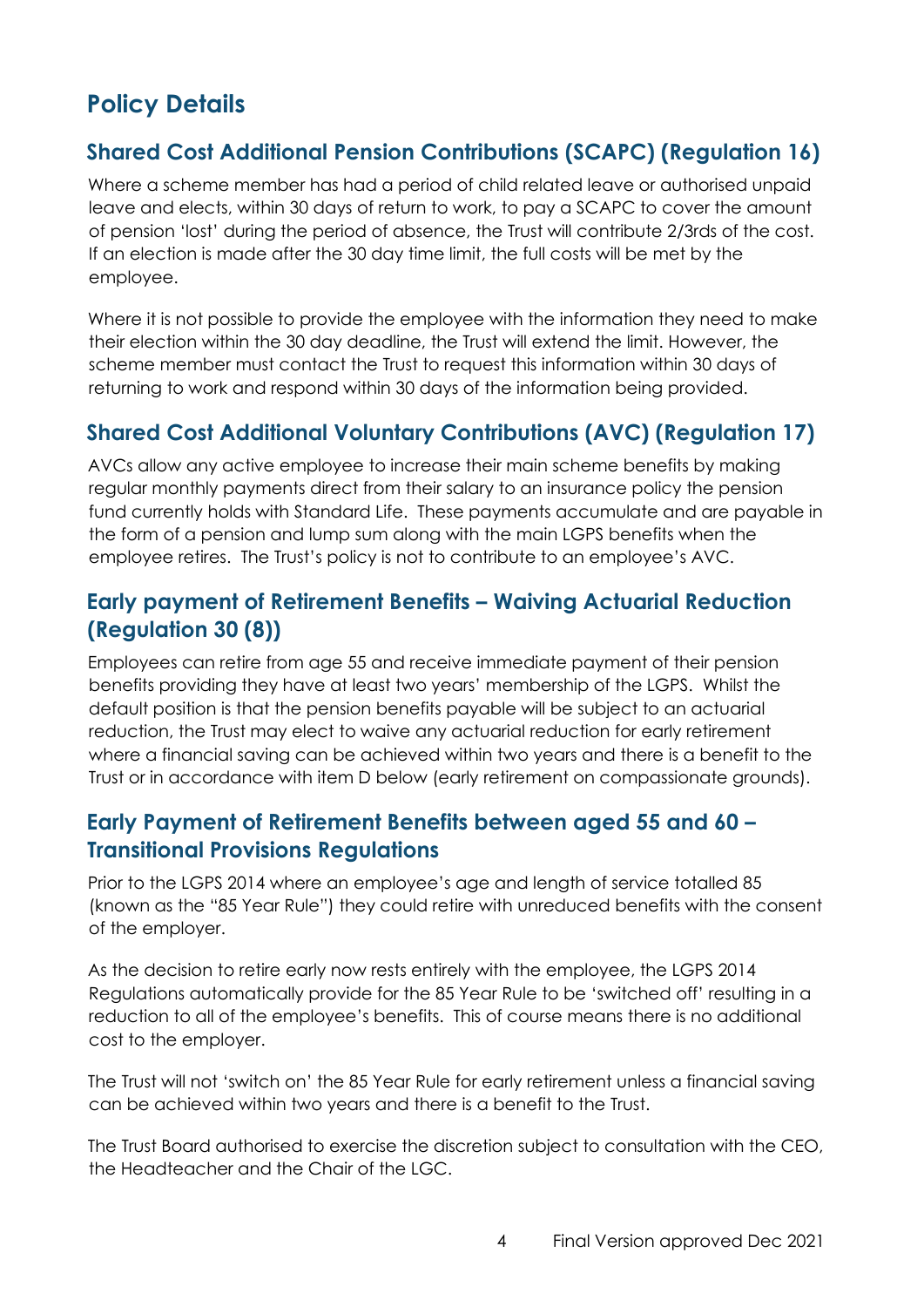#### <span id="page-4-0"></span>**Early Retirement on Compassionate Grounds (Regulation 30 (5))**

The Trust may permit early retirement on compassionate grounds in exceptional circumstances. These circumstances might include extreme financial hardship or the need to give up work in order to provide constant care for an immediate family member.

The Trust Board is authorised to exercise the discretion subject to consultation with the CEO, the Headteacher and the Chair of the LGC.

#### <span id="page-4-1"></span>**Flexible Retirement (Regulation 30 (6))**

The Trust permits flexible retirement only where there is a benefit to the Trust (either financial or operational) and where an employee's reduced level of earnings together with his or her pension does not exceed his or her pre-retirement earnings.

The Trust will not waive any actuarial reduction to an employee's pension benefits in these circumstances.

Any pension costs incurred by the employee's service must be recovered within a period of no more than two years.

The Trust Board is authorised to exercise the discretion subject to consultation with the Headteacher, CEO, Chief Financial Officer and Chair of the LGC.

#### <span id="page-4-2"></span>**Increase of Pension by Employer (Regulation 31)**

The award of additional pension is not granted except when it is essential to do so in order to facilitate a tangible and specific organisational benefit.

The Trust Board is authorised to exercise the discretion subject to consultation with the Headteacher, CEO, Chief Financial Officer and Chair of the LGC.

#### <span id="page-4-3"></span>**Transfer of Service into the LGPS (Regulation 100)**

The Pensions Administration Manager is authorised to extend the 12 month time limit for allowing active members to transfer benefits from previous pensionable employment into the Cornwall Pension Fund where it is determined that maladministration has occurred as a result of affected employees not having been given any or sufficient details about the pension scheme or transfer option.

#### <span id="page-4-4"></span>**Policy Management**

The Trust Board is responsible for implementing and managing the policy.

#### <span id="page-4-5"></span>**Breaches and non-compliance**

Breaches of the policy may be dealt with under the Academy's disciplinary procedure.